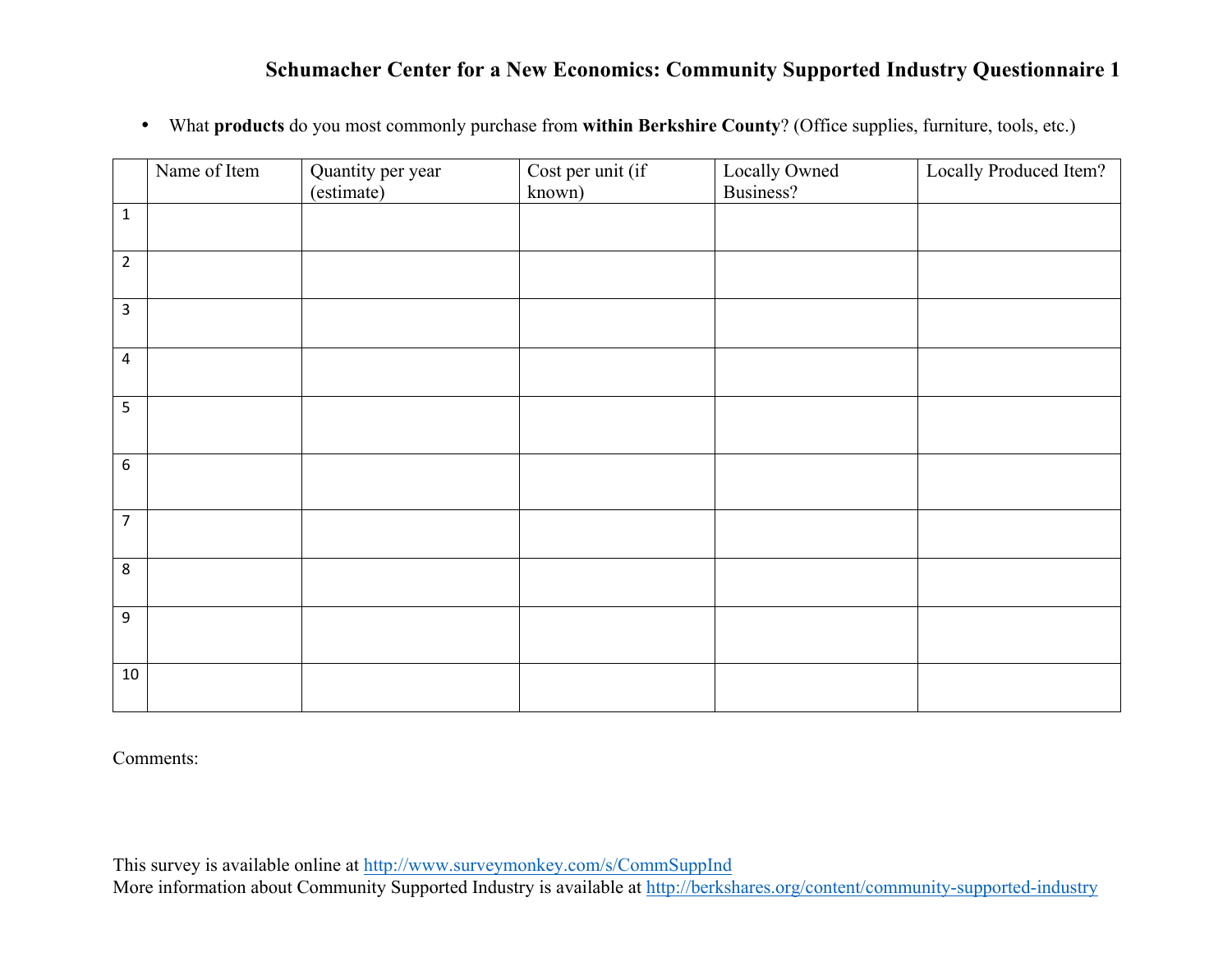|  |  |  |  |  | <sup>1</sup> What products do you most commonly purchase from outside of Berkshire County? (Office supplies, furniture, tools, etc.) |
|--|--|--|--|--|--------------------------------------------------------------------------------------------------------------------------------------|
|--|--|--|--|--|--------------------------------------------------------------------------------------------------------------------------------------|

|                         | Name of Item | Quantity per year | Cost per unit (if known) |
|-------------------------|--------------|-------------------|--------------------------|
| $\mathbf{1}$            |              |                   |                          |
| $\overline{2}$          |              |                   |                          |
| $\overline{\mathbf{3}}$ |              |                   |                          |
| $\overline{4}$          |              |                   |                          |
| $\overline{5}$          |              |                   |                          |
| $6\,$                   |              |                   |                          |
| $\overline{7}$          |              |                   |                          |
| $\overline{8}$          |              |                   |                          |
| 9                       |              |                   |                          |
| $10\,$                  |              |                   |                          |

Comments: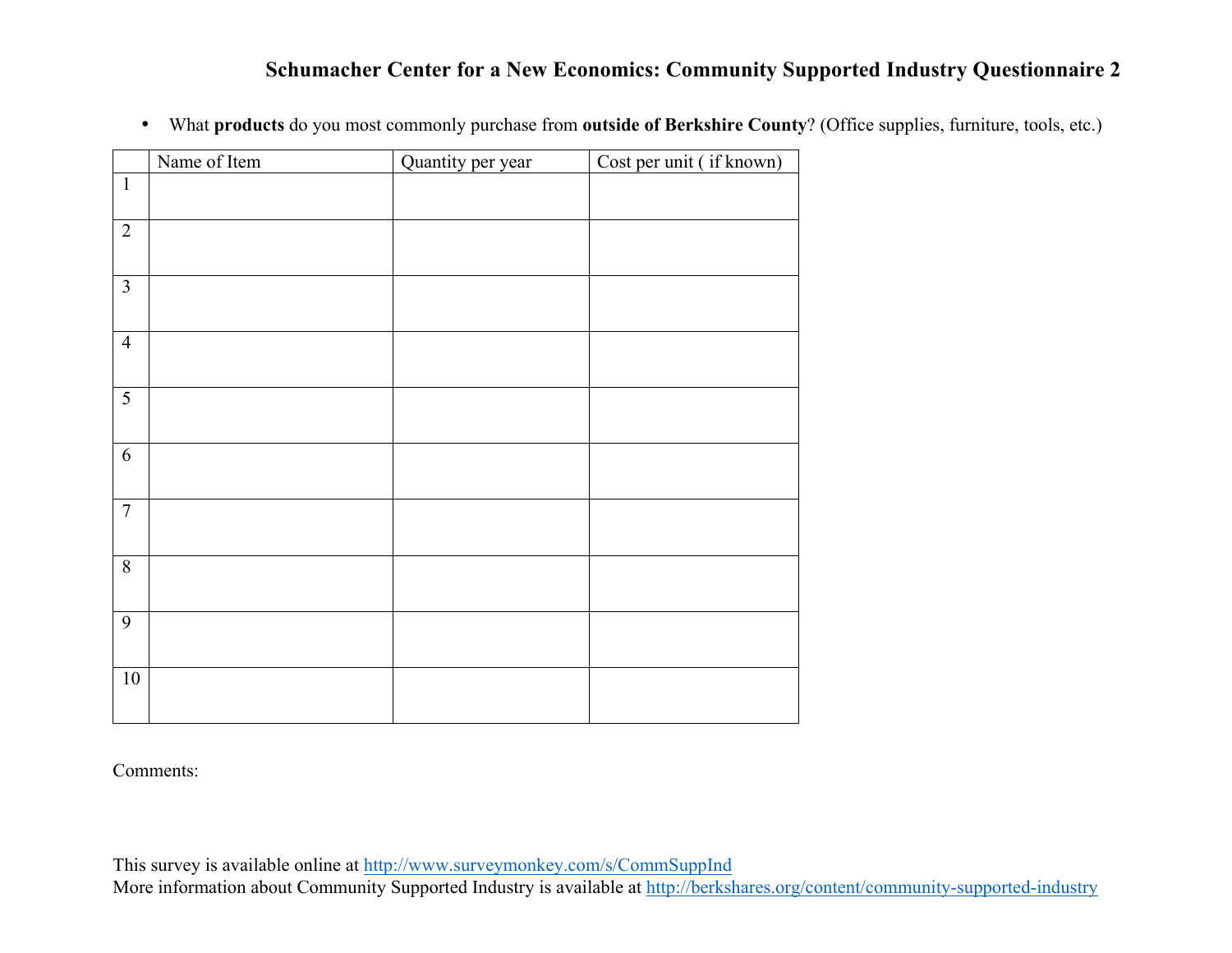Are you interested in purchasing more **items** made within Berkshire County?

 $Yes \frown No$  May be

What are the reasons you do not purchase more **items** made within Berkshire County?

What **services** do you currently purchase from **companies based in Berkshire County**? (Banking, computer support, cleaning, etc.)

|                | Name of the service | Annual Spending (estimate) |
|----------------|---------------------|----------------------------|
| $\mathbf{1}$   |                     |                            |
| $\overline{2}$ |                     |                            |
| 3              |                     |                            |
| $\overline{4}$ |                     |                            |
| 5              |                     |                            |
| 6              |                     |                            |
| $\overline{7}$ |                     |                            |
| 8              |                     |                            |
| 9              |                     |                            |
| 10             |                     |                            |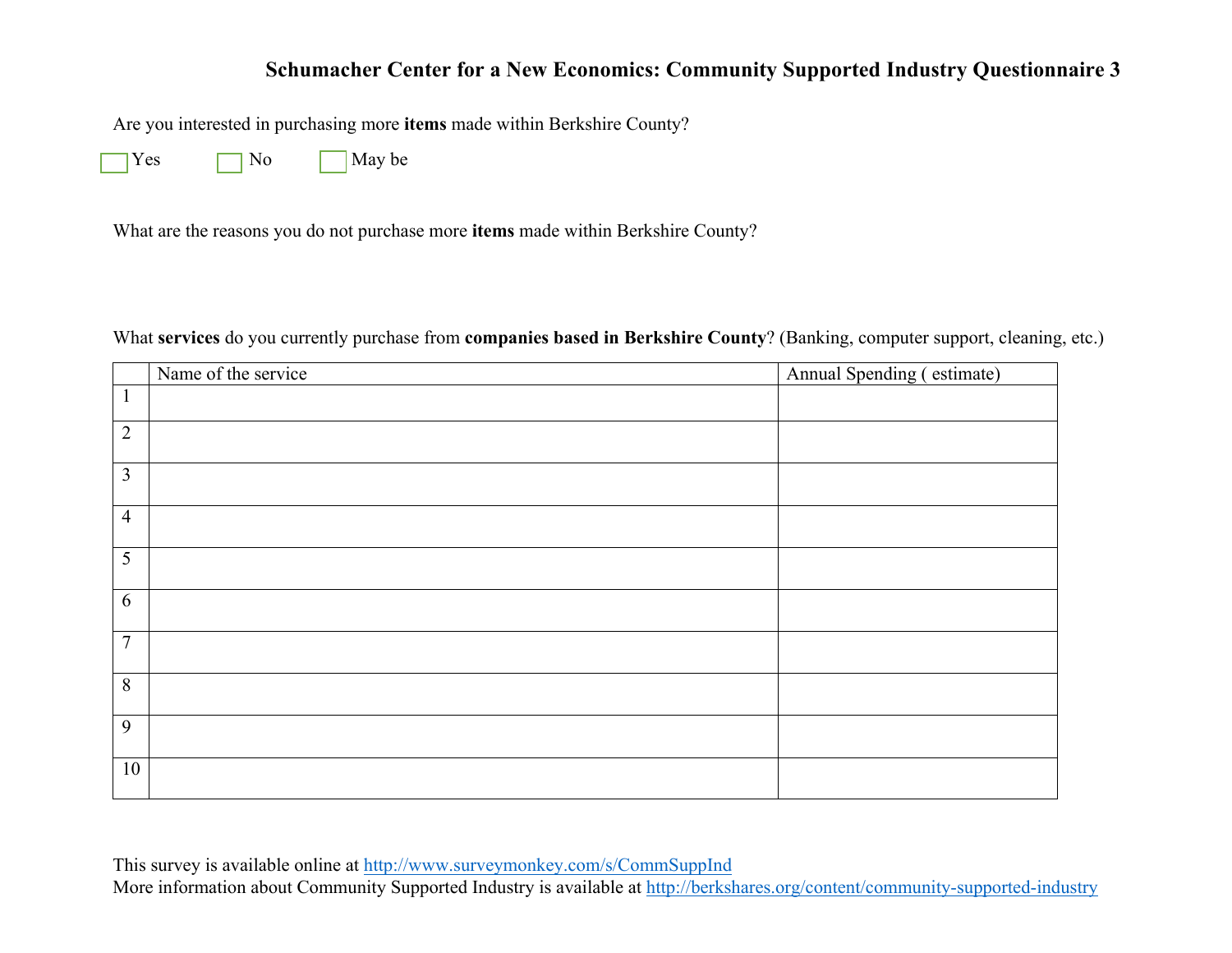What **services** do you currently purchase from companies based **outside of Berkshire County**? (Banking, computer support, cleaning, etc.)

|                | Name of the service | Annual Spending (estimate) |
|----------------|---------------------|----------------------------|
| $\mathbf{1}$   |                     |                            |
| $\overline{2}$ |                     |                            |
| $\overline{3}$ |                     |                            |
| $\overline{4}$ |                     |                            |
| $\overline{5}$ |                     |                            |
| $\overline{6}$ |                     |                            |
| $\overline{7}$ |                     |                            |
| $\overline{8}$ |                     |                            |
| $\overline{9}$ |                     |                            |
| $10\,$         |                     |                            |

Comments: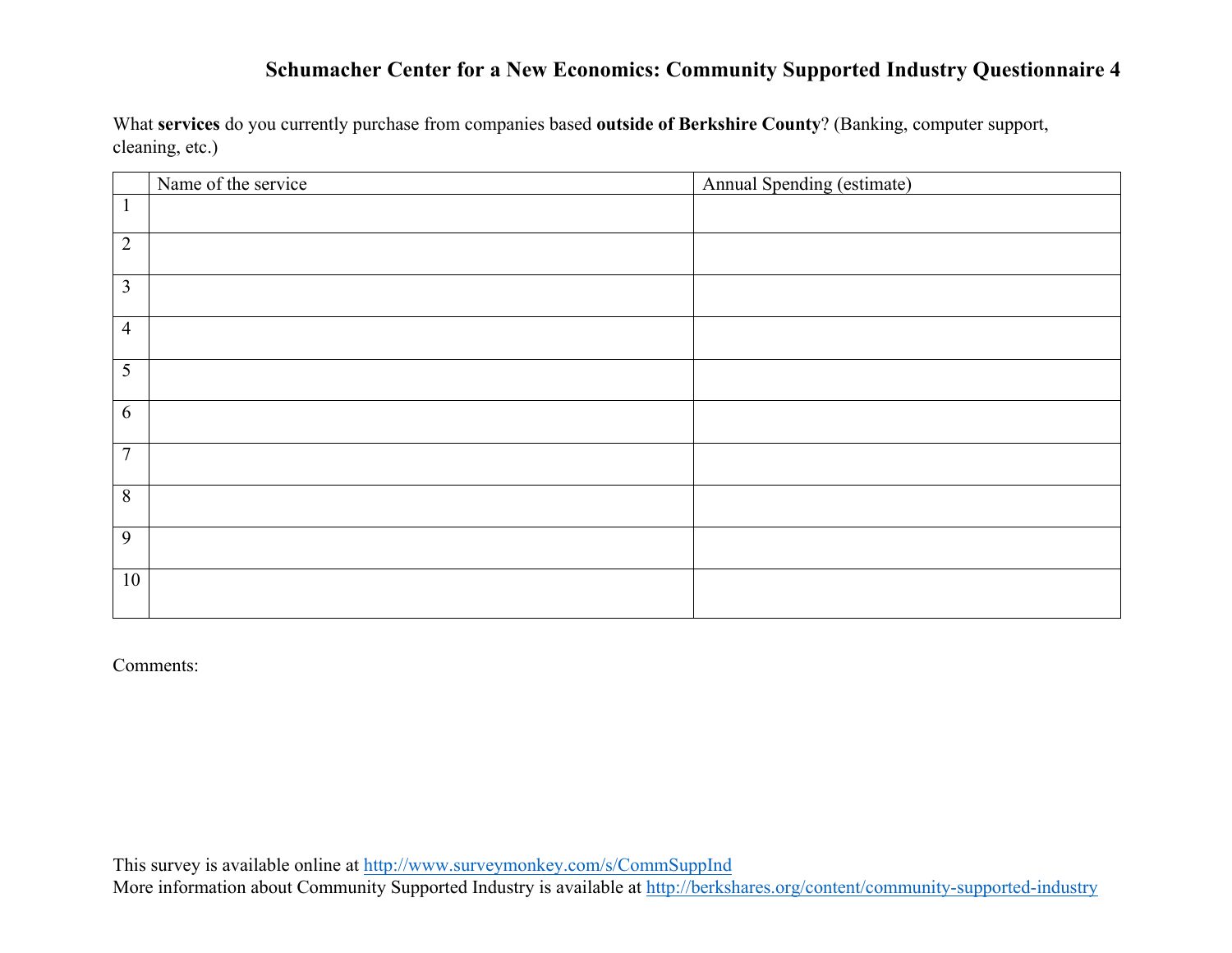Would you like to purchase more services from companies based in Berkshire County?

No Maybe

What is preventing you from purchasing more services from companies based within Berkshire County?

• Can we have your contact information so that we can work with you further in replacing your imports with local goods and services?

| Name          |  |
|---------------|--|
| Company       |  |
| Address       |  |
| Address 2     |  |
| City/Town     |  |
| State         |  |
| ZIP           |  |
| Country       |  |
| Email Address |  |
| Phone Number  |  |